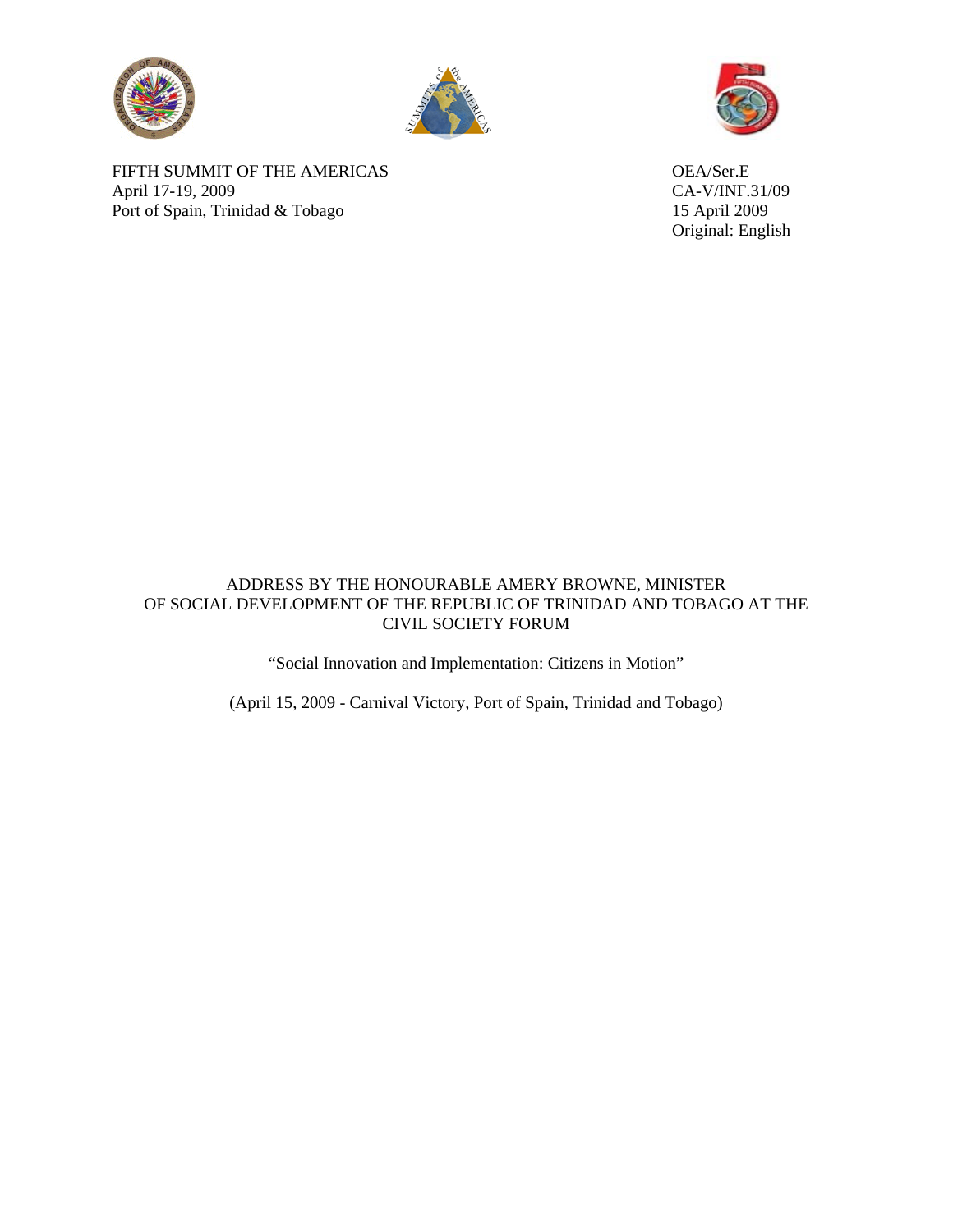## ADDRESS BY THE HONOURABLE AMERY BROWNE, MINISTER OF SOCIAL DEVELOPMENT OF THE REPUBLIC OF TRINIDAD AND TOBAGO AT THE CIVIL SOCIETY FORUM

"Social Innovation and Implementation: Citizens in Motion"

(April 15, 2009 - Carnival Victory, Port of Spain, Trinidad and Tobago)

 Chairperson of this morning's proceedings Assistant Secretary General of the Organisation of American States – Mr. Albert Ramdin Other Distinguished Members of the Head Table Leaders of Civil Society Organisations Members of Academia Representatives of Development Agencies Representatives of Labour Organisations Representatives of the Media Representatives of Government Ministries and Agencies Ladies and Gentlemen

Good Morning,

It is an immense honour to be a part of these historic proceedings, as Trinidad and Tobago is the first Caribbean State to host the prestigious Summit of the Americas. For those of you who are visiting our shores – and especially those who are here for the first time – I bid you a warm welcome on behalf of the Government and people of Trinidad and Tobago. I sincerely anticipate that you will enjoy the hospitality of our wonderful country and I hope that you will have the opportunity to visit our historic sites, our beautiful beaches and other places of interest, and to taste the flavour of a vibrant and cosmopolitan society. And it gives me great pleasure to address this particular gathering, given that Trinidad and Tobago's Government in general and Ministry of Social Development in particular rely heavily on collaborative partnerships with civil society organisations to achieve our mandate within the social sector.

This morning, three fora are being convened simultaneously, with key focal groups of the nations of our Hemisphere: you, the representatives of the civil society, members of the private sector, and the youth. These proceedings underscore the commitment of our Heads of State and Governments to preserving and promoting the tenets of the Inter-American Democratic Charter, particularly Article 6 which advocates: "It is the right and responsibility of all citizens to participate in decisions relating to their own development. This is also a necessary condition for the full and effective exercise of democracy. Promoting and fostering diverse forms of participation strengthens democracy."

This particular forum, the Civil Sector Forum, is one of the most important opportunities afforded to us via the Summit process. Since 1994, at the very first Summit of the Americas in Miami, Governments have recognized the importance of the civil sector and the crucial role its organizations play in spearheading civic engagement in policy issues and decision-making practices. The contributions of civil society organizations to the consolidation of democracy are a vital element for the success of development policies, at local and national levels. As members of the civil society, yours is a unique and often understated role. You have charged yourselves with the task of promoting the economic, social, political and cultural well-being of our fellow-men. Hence, you are particularly vital not only to the success of this particular Summit, but also far beyond it. The organisations you represent are invaluable,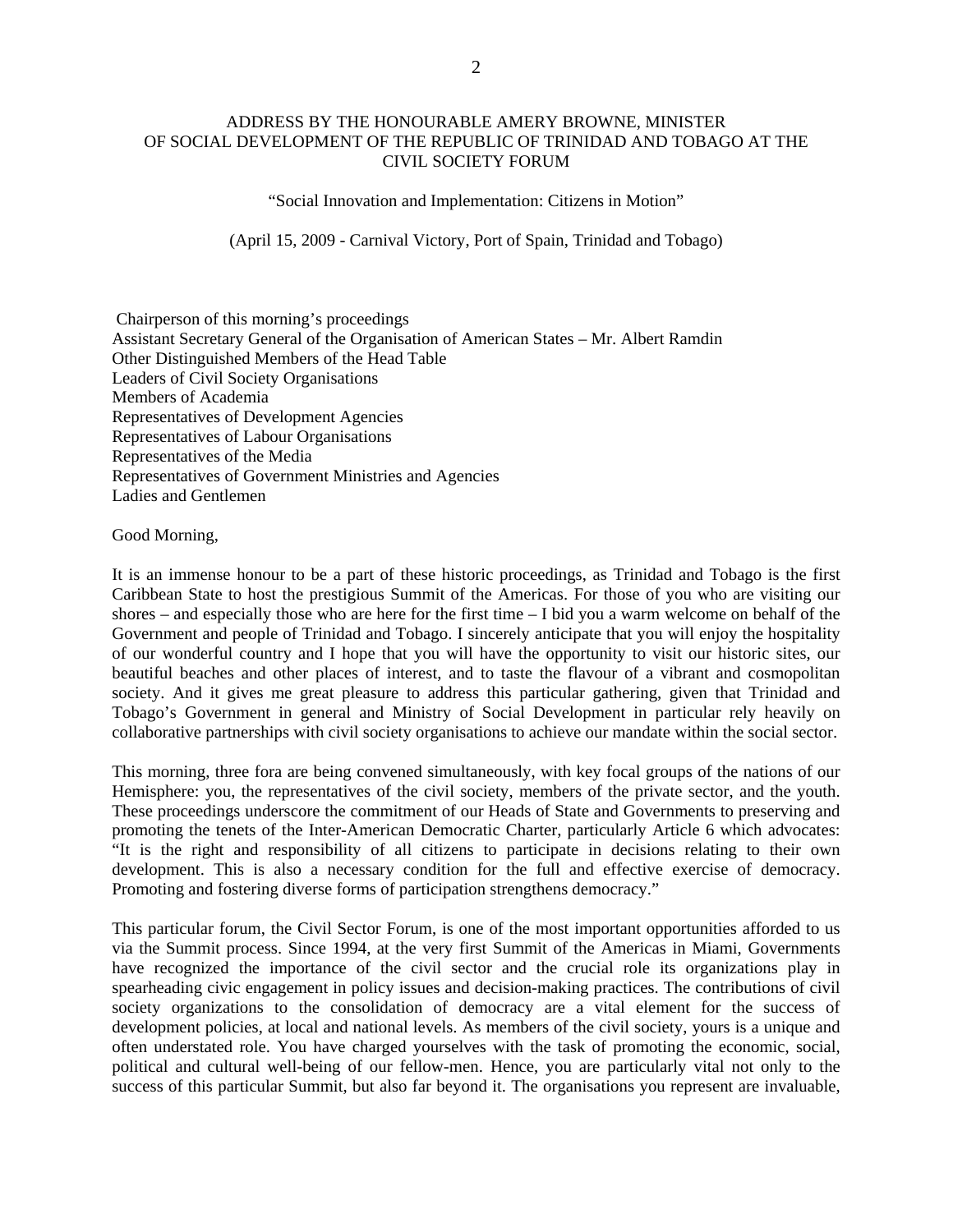as both ally and advocate, in the implementation of programmes of cooperation between Governments and regional and international organisations.

This year marks a full decade since the Committee on Civil Society Participation in the Organisation of American States was formed, in recognition of the myriad contributions of such social partners to furthering the work of the OAS. And this forum constitutes a critical medium via which you are able to represent the interests of the citizens of your country, and participate in decisions relating to your own development.

The theme of this forum - Social Innovation and Implementation: Citizens in Motion – stresses that you, the citizens and your own actions, are directly behind the process; you are the ones who impel the social changes we need. If Government represents the Head of a country, you are invariably its Heart. And it was Helen Keller who said that the best and most beautiful things in the World cannot be seen or even touched...they must be felt with the heart.

Civil society because of its positioning and composition in society has a major role to play in identifying, developing and implementing programmes and projects that promote genuine social development. Working from the very nucleus of societies, you possess precious and very precise knowledge on those who are in vulnerable situations, as well as what exactly is needed to improve their lives. The challenge is for us to work together to devise and implement measures which ensure that the causes of such vulnerability are negated, so that we can avoid the vicious cycle of treating symptoms instead of the actual social problems.

And this is why, Ladies and Gentlemen, I urge you to make the most of this forum. While I am certain that you are all honoured to be here, we are the ones who are indeed privileged to have your informed participation in the entire process. From the very onset, we have sought to inject new vigour into advancing much-needed reform and action into and out of the Summit.

Whereas previous Summits have produced two documents – a Declaration and a Plan of Action – we have produced a single, all-encompassing Declaration of Commitment. Through it, we have attempted to marry commitments with actions, and so focus on implementation of proposed initiatives, to generate concrete results which will improve the standards of living of our respective peoples.

This Declaration of Commitment reflects an understanding of the central roles that the civil sector plays in development, and outlines several key areas of focus that can be addressed by civil sector organisations. Some examples include:

- Alleviating deep and persistent inequalities especially in education, income levels, health and nutritional status, exposure to violence and crime, and access to basic services;

- Exchanging information on policies, experiences and good practices in order to support our national efforts to reduce social disparities and inequality, and halve poverty by the year 2015;

- Targeting and reducing the incidence of non-communicable diseases (NCDs);

- Promoting inter-cultural dialogue and respect for cultural diversity, since it fosters mutual understanding and convergence, which help reduce conflict, discrimination and the barriers to economic opportunity and social participation;

- Increasing public awareness on energy and environmental issues; and

- Mainstreaming gender into public policies and strengthening the institutional mechanisms for the advancement of women and girls.

The reality of today's world poses a plethora of challenges for our nations, as reflected in the theme for the Fifth Summit of the Americas and its Declaration of Commitment - Securing our Citizens' Future by Promoting Human Prosperity, Energy Security and Environmental Sustainability. We can all appreciate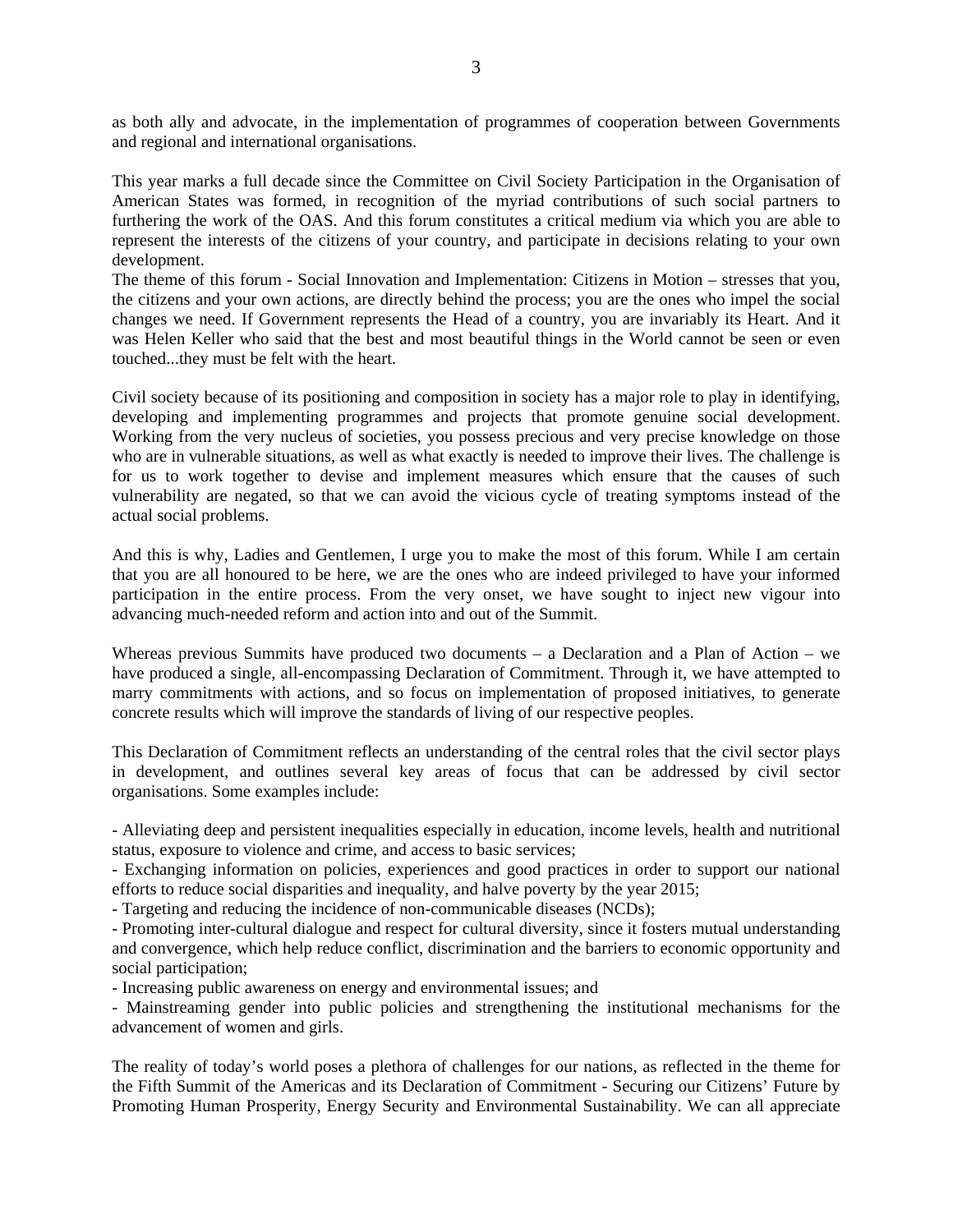the overall theme's suitability at this time, given the global climate of economic downturn, declining energy supplies and environmental and social risks.

Throughout the Americas deep and persistent inequalities persist in a number of areas. In the region, 96 million persons live in extreme poverty, 400 million experience some form of discrimination and 22 million youth are neither working nor studying and are therefore are not in a position to advance themselves or improve their life chances. These conditions can serve to undermine security by eroding social cohesion and weakening the support base of our democracies.

Security has many dimensions. While it tends to include some measure of prevention of crime, in a broader sense security in a society manifests itself in that society's ability to overcome exclusion and violence, as well as improve lives and instil in citizens the feeling that they have a personal stake in the status of their nation. This Summit's focus on security is a commitment to deliver tangible outcomes that will make a real and positive difference in the lives of the peoples of the Americas. We must all acknowledge that much of the violence that impacts our nations is fuelled by a drug trade that rages on and on with untold human suffering in supply countries, demand countries, and transhipment countries. Again the call for real solutions for this and any other complex social issue must be synonymous with calls for sustained multi-sectoral collaboration.

The Global Call to Action Against Poverty in September 2004 noted that sustainable development requires that strategies comprise economic, social and environmental components. Furthermore, the 'Call to Action' demanded that gender equality be viewed as central to poverty eradication and that the rights of women, children and other previously excluded groups be upheld and their equal participation be ensured. The 'Call' also mirrored the popular thinking of the day – effective development strategies, in the face of globalisation, require innovative partnerships between the State, Civil Society and the Private Sector.

Trinidad and Tobago has certainly answered this 'Call', Ladies and Gentlemen. In the spirit of democracy and good governance, we have embarked on a development agenda to transform Trinidad and Tobago into a developed nation by the year 2020. Our Vision embraces the people's participation in decisionmaking.

Our Government is increasingly seeking to enhance the effectiveness of the delivery of public services through creative partnerships with civil society and the private sector. Civil Society Groups play a multifaceted role in the national development process, and this even extends to acting as a watchdog – tracking expenditure and activity and advocating for continued transparency and accountability of Government. Government must remain a primary actor – providing the fundamental framework for society and upholding its moral obligation to provide the kind of leadership that serves the needs of its citizens. However, civil society can utilize the relative freedom of its space to fully explore the interaction of the various groups that make up society, examine norms and customs, and communicate to the other partners in development how best their activities should be modified to serve the needs and interests of their target beneficiaries.

An Agenda for Development, the May 1994 Report of the United Nations Secretary General, states and I quote:

"Few, if any, societies can pursue all aspects of development unaided. Development requires international cooperation and it requires that other actors assist States in their efforts…….. The sheer number of actors in development today, the global trends that their activities reflect, the interrelationship of problems and the mechanisms for their solution – all highlight the urgent need for greater awareness and more determined commitment…….."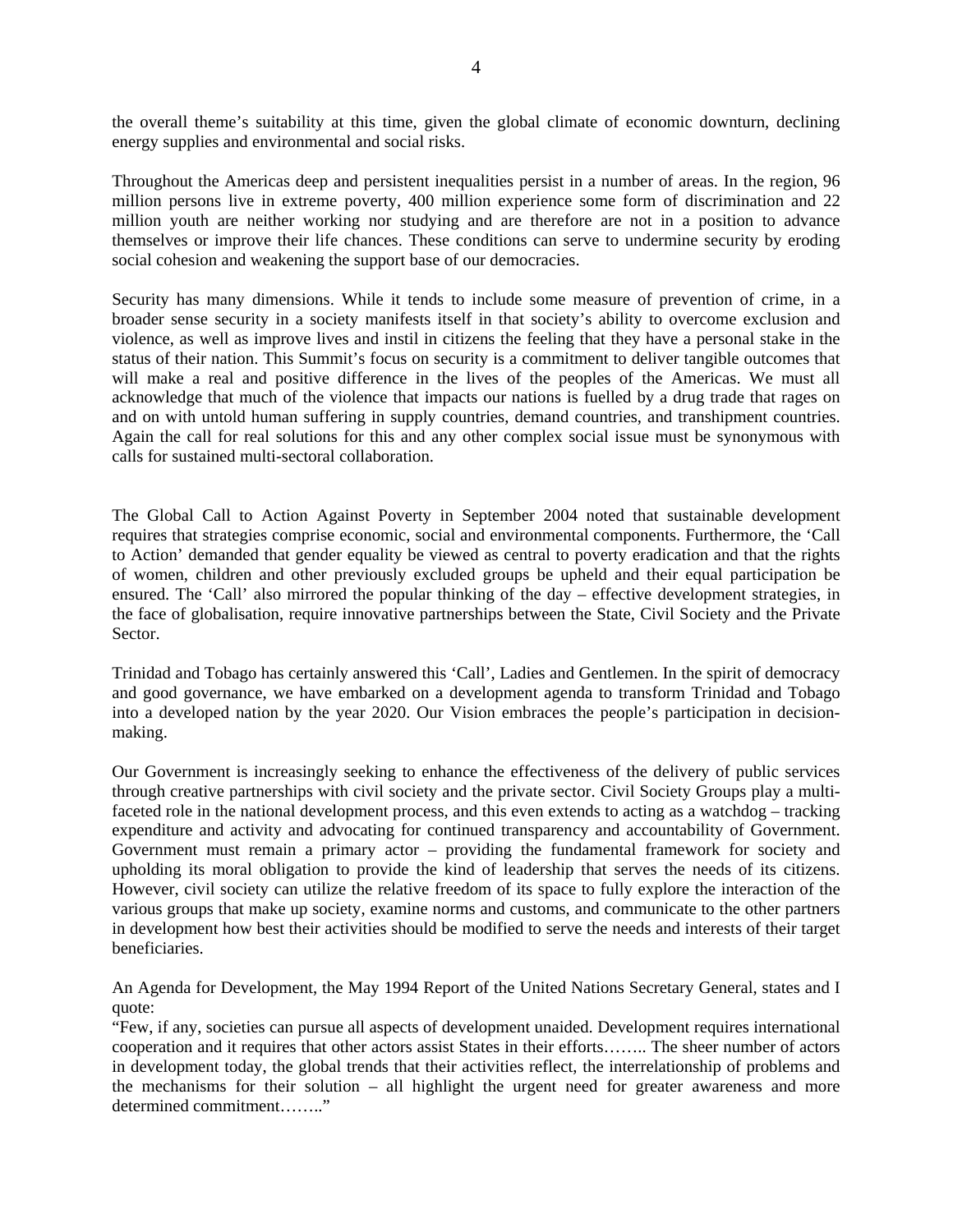As participants in this Forum, you are presented with the opportunity to contribute to a Regional Agenda for achieving accelerated human development and poverty reduction, social and cultural inclusion, greater energy security and ultimately, more sustainable communities. The Fourth Summit of the Americas identified Decent Work as the most effective tool for achieving material and human progress. This has implications for increased investment in education and skills development as well as a strengthened micro, small and medium enterprise sector.

Trinidad and Tobago seeks to address decent work and is making great investments into creating a workforce that is highly skilled and knowledgeable and which will stimulate innovation and growth for generations to come. The quality of a nation's human capital is a key determinant in the achievement of its growth and development targets. So, Ladies and Gentlemen, we are addressing not only the aptitude for innovation and the utilisation of new technologies, but also the capacity for entrepreneurship whilst striving to preserve our cultural identity and diversity.

Ladies and gentlemen, essential to improving the quality of life of our citizens and the sustainability of our economies, are a healthy environment and the responsible management of our ecosystems. The key areas on our environmental agenda are: agricultural, water resource and natural resource management; rural and urban development and management; ecosystem and biodiversity protection; and the treatment and disposal of hazardous waste. In recent times, and increasingly so, mitigating climatic changes have impacted on the Region's food production, urban and transportation infrastructure, industrial development, potable water supplies and forest cover. The frequency and intensity of rising sea levels, hurricanes, storm surges, flash floods, earthquakes and landslides indicate a need for all of us – especially the Small Island Developing States of the Caribbean – to enhance our mechanisms for sharing early warning information. We must make strides to improve disaster preparedness, strengthen and coordinate emergency responses and relief programmes and be guided by trends in the occurrence of natural disasters in all our decision making, from planning national budgets to determining the nature and locations of housing projects and other investments.

Ladies and Gentlemen, the task of fulfilling the mandate of the Fifth Summit of the Americas – Securing our Citizens' Future by Promoting Human Prosperity, Energy Security and Environmental Sustainability may seem daunting to some. But I put it to you today that there is a great difference between the challenging and the insurmountable...and that difference is measured not by miles or kilograms or dollars but by the value of our determination to work together for a common purpose.

Now is the time, as the world faces an unprecedented economic downturn, for all sectors of society to work together as one for the well being of our various countries; we cannot at this juncture afford to be divided by partitions of the past; now is the time for each of us to be the voice of our people, our community and our country and our Region. In the social sector we must never be daunted by the loud voices that tell us that it can't be done. If at this event or anytime in the future your task seems impossible, I humbly suggest that you can derive inspiration from the fact that this Fifth Summit of the Americas is being successfully hosted by a very tiny developing country such as Trinidad and Tobago. And indeed we are tiny, a mere 5000 square kilometres, with a population of approximately 1.4 million citizens. So many cities in this Region are bigger and more populous than this entire country. But we are doing it. We are hosting one of the world's most prominent meetings, with the most influential leaders in the Hemisphere. And it all started with a vision, a vision that blossomed from understanding the value of meaningful dialog and collaboration.

The opportunity is now at hand for each of us at this forum to join together in a vision for a better and greater Americas. And as we work together to shape this vision of our future, let us never forget the past, and the legacy left by our many forefathers and the indigenous people of this great Hemisphere. We have